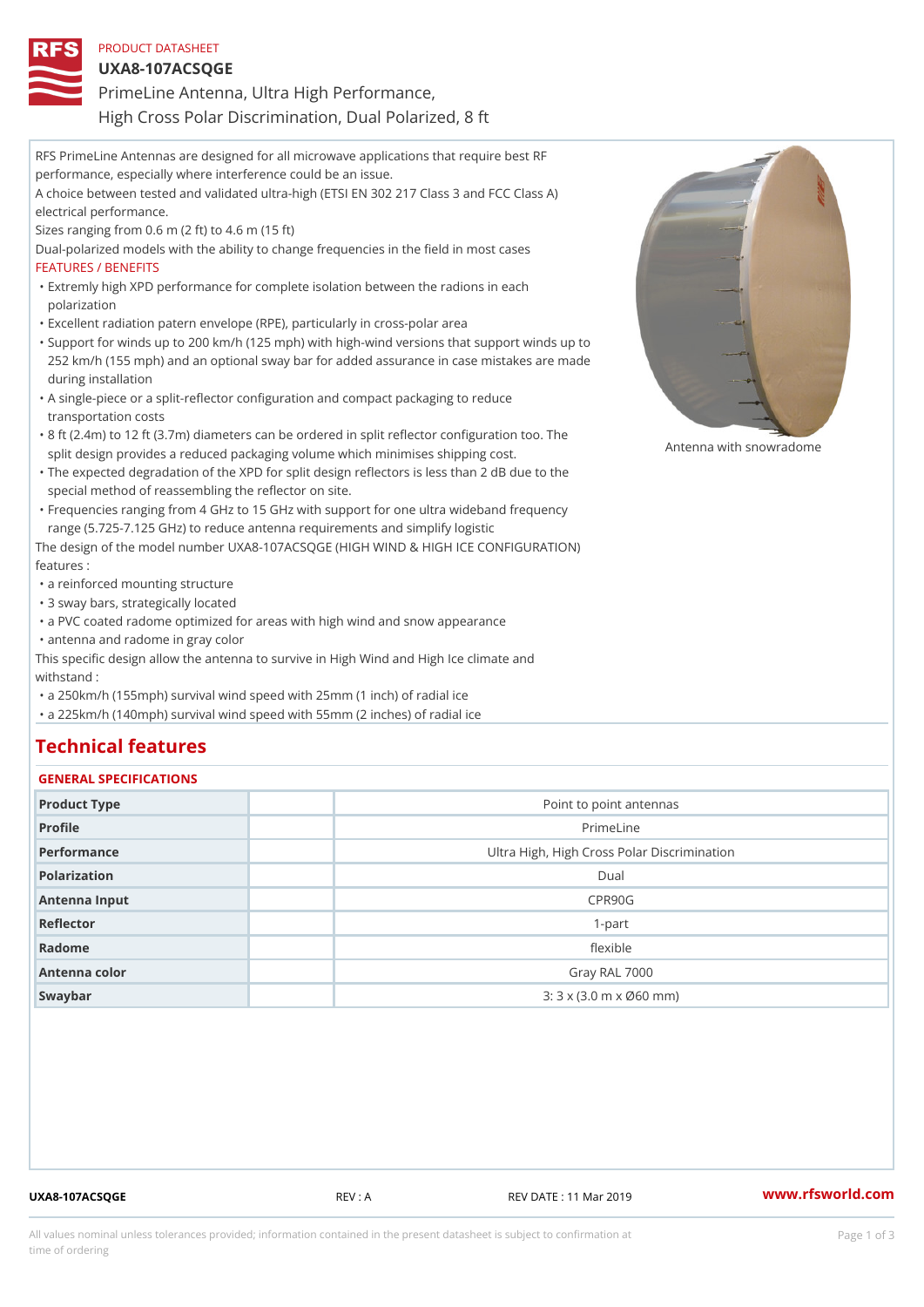#### PRODUCT DATASHEET

# UXA8-107ACSQGE PrimeLine Antenna, Ultra High Performance, High Cross Polar Discrimination, Dual Polarized, 8 ft

| ELECTRICAL SPECIFICATIONS                       |              |                                                      |  |  |
|-------------------------------------------------|--------------|------------------------------------------------------|--|--|
| Frequency                                       | GHz          | $10.7 - 11.7$                                        |  |  |
| 3dB beamwidth                                   | degrees      | 0.8                                                  |  |  |
| Low Band Gain                                   | dBi          | 45.9                                                 |  |  |
| Mid Band Gain                                   | dBi          | 46.2                                                 |  |  |
| High Band Gain                                  | dBi          | 46.7                                                 |  |  |
| F/B Ratio                                       | $d$ B        | 75                                                   |  |  |
| <b>XPD</b>                                      | d B          | 40                                                   |  |  |
| P                                               | $d$ B        | 45                                                   |  |  |
| Max VSWR / R L                                  | VSWR / dB    | 1.06(30.7)                                           |  |  |
| Regulatory Compliance                           |              | ETSI EN 302217 Range 1, class 3<br>FCC Category A    |  |  |
| MECHANICAL SPECIFICATIONS                       |              |                                                      |  |  |
| Diameter                                        | ft $(m)$     | 8(2.4)                                               |  |  |
| Elevation Adjustment                            | degrees      | ± 5                                                  |  |  |
| Azimuth Adjustment                              | degrees      | ± 5                                                  |  |  |
| Polarization Adjustment                         | degrees      | ± 5                                                  |  |  |
| Mounting Pipe Diameter<br>minimum               | $mm$ (in)    | 114(4.5)                                             |  |  |
| Mounting Pipe Diameter<br>maximum               | $mm$ (in)    | 114(4.5)                                             |  |  |
| Approximate Weight                              | kg (lb)      | 180 (396)                                            |  |  |
| Survival Windspeed                              | $km/h$ (mph) | 252 (155)                                            |  |  |
| Operational Windspeed                           | $km/h$ (mph) | 190 (118)                                            |  |  |
| <b>STRUCTURE</b>                                |              |                                                      |  |  |
| Radome Material                                 |              | PVC coated fabric                                    |  |  |
| FURTHER ACCESSORIES                             |              |                                                      |  |  |
| optional Swaybar                                |              | 3: 3 x (3.0 m x Ø60 mm)                              |  |  |
| Further Accessories                             |              | SMA-SKO-UNIVERSAL-L : Universal sway bar fixation    |  |  |
| MOUNTOUTLINE                                    |              |                                                      |  |  |
| m m<br>$Dimen sion_A$<br>(in)                   |              | 2616 (103.4)                                         |  |  |
| m m<br>$Dimension_B$<br>(in)                    |              | 1450(57.1)                                           |  |  |
| m m<br>$Dimension_C$<br>(in                     |              | 460 (18.1)                                           |  |  |
| $Dim_D - D -$<br>m m<br>$114mm(4.5_{ir})$ $Rip$ |              | 190(7.5)                                             |  |  |
| m m<br>$Dimension$ = E<br>(in                   |              | 310 (12.3)                                           |  |  |
| m m<br>$Dimension_F$<br>(in)                    |              | 1120(44.1)                                           |  |  |
|                                                 |              | Mount outline High Ice High Wind antenn              |  |  |
| UXA8-107ACSQGE                                  |              | www.rfsworld.co<br>REV : A<br>REV DATE : 11 Mar 2019 |  |  |

All values nominal unless tolerances provided; information contained in the present datasheet is subject to Pcapgelio an atio time of ordering